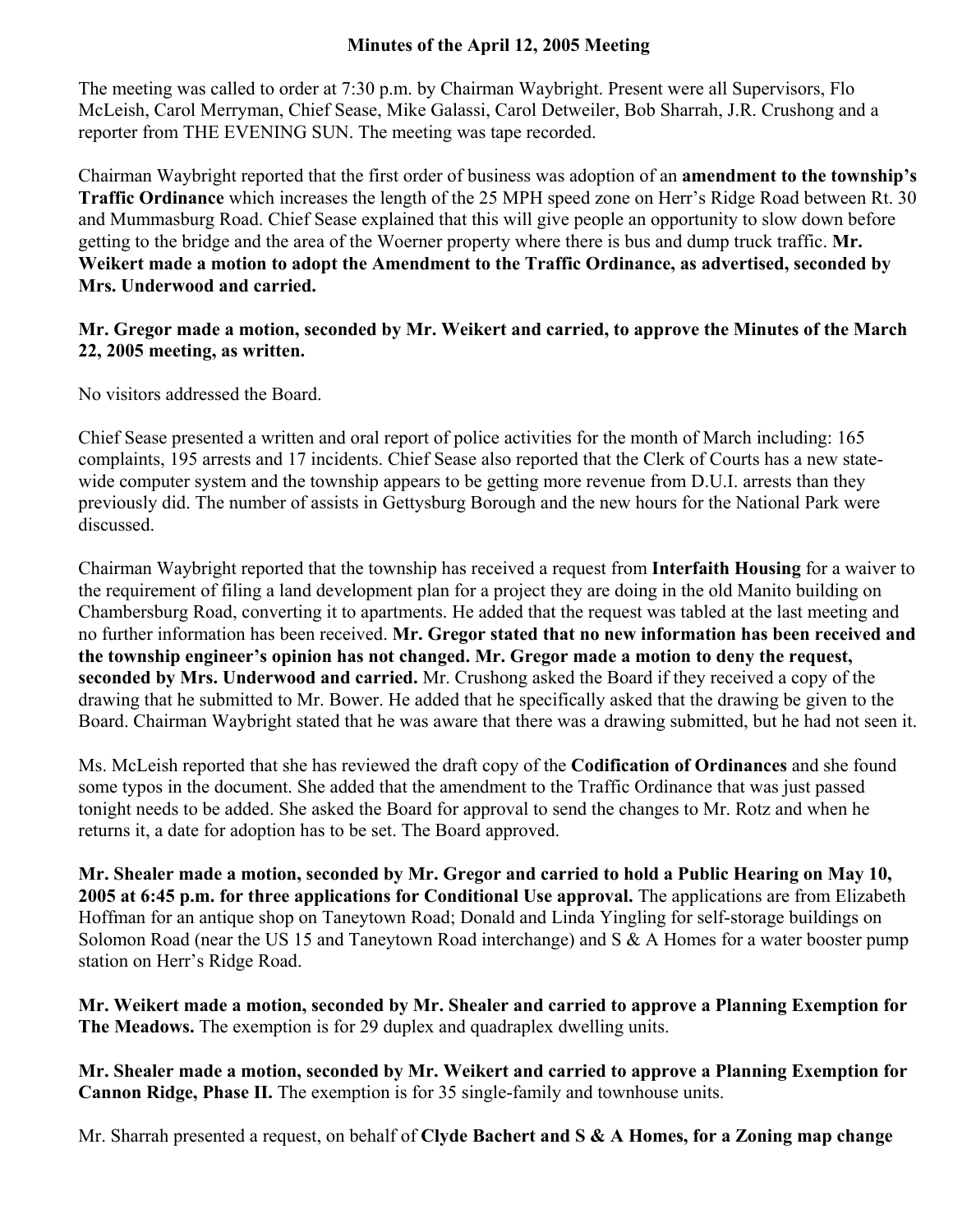for two parcels near the airport. He reported that this request is identical to his first request, except the Hauser/Davis parcel has been removed. He stated that his first request was denied because the Hauser/Davis parcel had been removed after the County and Township Planning Commissions reviewed the request and made their recommendations. **Mr. Shealer made a motion, seconded by Mrs. Underwood and carried to move the request on to the Planning Commissions for their review and recommendations. Mr. Gregor voted against the motion. Mr. Shealer also made a motion, seconded by Mr. Weikert and carried to schedule the Public Hearing on the Zoning map change request for May 24, 2005 at 7:00 p.m.** 

Ms. McLeish presented notes from the **visioning workshop** held on March 29, 2005. She noted that the next step would be to prioritize the list of projects and the Board agreed to continue working on this at their workshop meetings.

Chairman Waybright reported that he spoke to Commissioner Snyder regarding the **Belmont Road Bridge** and the County does have the right-of-ways that they needed and there will be action on that before the end of May. He added that Mr. Snyder also reported that the County bridge engineer stated that the bridge is ok for use and Chairman Waybright asked for that to be put in writing. Mr. Snyder said that he would see to it that we got a letter. Ms. McLeish reported that she spoke to Mr. Cameron, bridge engineer, today, and he told her that there is no note-able change in the structural integrity of the bridge from the last year's inspection. She added that this year's inspection will be done in August or September. Mr. Weikert suggested that the township have someone review the condition of the bridge. Ms. McLeish reported that McMahon will perform a cursory review for \$300.00. **Mr. Shealer made a motion, seconded by Weikert and carried to engage McMahon Associates to perform a cursory review of the Belmont Road Bridge for a cost of \$300.00.** Mr. Shealer and Mr. Weikert both asked to be present when McMahon does their review of the bridge.

Ms. McLeish reported that she attended the PELRAS Conference last week and it was very informative. She added that she can now put the finishing touches on the Personnel Manual that she has been working on updating, and that she is also working on job descriptions for everyone. Ms. McLeish also reported that, last night, the Authority appointed her as the Administrative Manger. She added that she will be working with Todd Williams, Plant Manager, to streamline things, and they are notifying people. She also reported that the Sachs Mill Bridge trail is being flagged and they will be going out there, if any Supervisor would like to come along. Lastly, she reported that Superintendent Latschar has made more technical assistance grant money available to the township. Mr. Weikert asked if the money could be used for the Act 537 Study for the Greenmount Area. Ms. McLeish will talk to Mr. Latschar about that.

The Zoning Officer's report was reviewed.

Mr. Shealer reported that the winter was hard on some of the roads, and with the rising fuel costs, he would like to get bids on the road projects as soon as possible. He requested that another road inspection be held as soon as possible. Road Inspection was scheduled for Thursday, April 28, 2005 at 8:00 a.m. Mr. Shealer will make a second inspection with any Supervisor that can not make it that day. Mr. Shealer also asked the Board for approval of an Indemnity Agreement for mapping from PA One Call. He explained that, in some cases, receiving the mapping will alleviate the need for him to physically visit the site to see if there are any pipes or other facilities. The agreement holds PA One Call harmless if there is an error or omission in the information supplied by the Facility Owner member. **Mr. Shealer made a motion to approve the Indemnity Agreement for mapping from PA One Call, seconded by Mr. Gregor and carried.** 

Mr. Shealer also reported that he has three quotes on pipe and the township can not purchase the pipe off of the State contract. The low bid is \$3,606.45 from Tri-Boro Concrete**. Mr. Gregor made a motion to accept Tri-Boro Concrete's bid of \$3,606.45 for pipe, seconded by Mr. Shealer and carried.** 

Mr. Shealer also reported that, starting tomorrow, PennDOT will begin rehabilitation of the bridge over Marsh